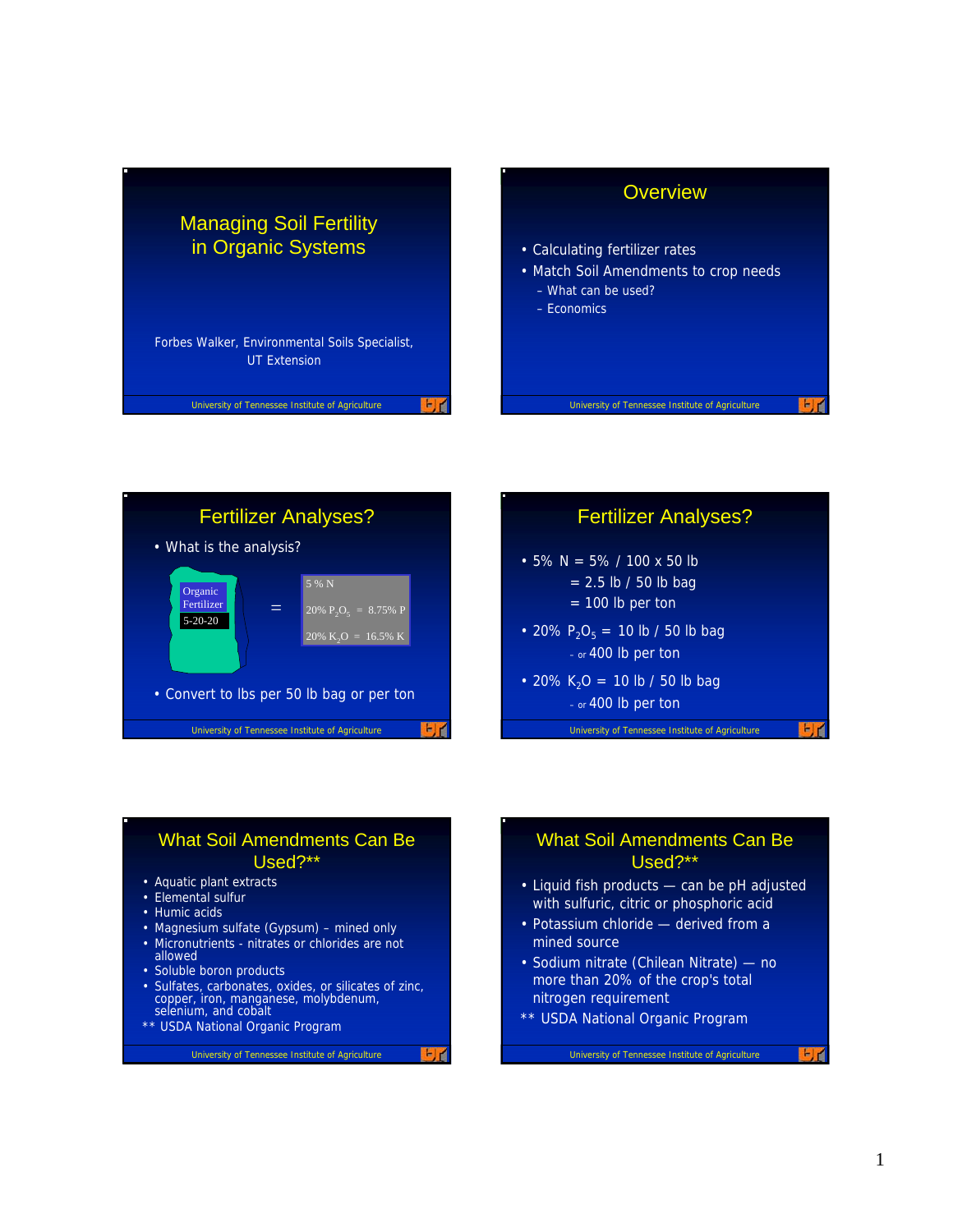## Sources of Nitrogen

- Manure
- Cover Crops
- Plant Products
- Animal Byproducts
- Seaweeds
- Mined nitrate (Chilean Nitrate)

#### University of Tennessee Institute of Agriculture

### Nitrogen: Manure

- Content depends on animal type, age, feed and manure management
- $\cdot$  Losses of ammonia (NH<sub>2</sub>) from volatilization  $\sim$  typically 50% if surface applied, less if incorporated
- Broiler litter most common source in TN  $-60$  lbs total N per ton (also  $P_2O_5$  and  $K_2O$ )
- Dairy manure depends on how much water is mixed, expensive to transport
- Beef manure

University of Tennessee Institute of Agriculture

#### Nitrogen: Cover Crops

- Leguminous cover crops fix atmospheric nitrogen
- Amount of N depends on the plant species, the stage of growth, soil factors, and the effectiveness of the rhizobial association
- 50 to 200 lbs N per acre possible
	- How much is available to plant?
	- How quickly does it decompose?

• Blood Meal (derived from slaughterhouse waste, usually cattle), dried powdered blood contains approximately 12% N • Guano: Seabird guano (8 to

• Feather Meal: (14 to 16% N) • Fish Meal and Fish Emulsion: Fish meal (10 to 14% N); fish

emulsion (2 to 5% N)

12% N)



DR, EART

University of Tennessee Institute of Agriculture

Nitrogen: Animal Byproducts

University of Tennessee Institute of Agriculture

#### Nitrogen: Plant Products

- Alfalfa meal (4% N)
- Cottonseed meal (6% N). West Tennessee
- Corn gluten (9% N), Tate & Lyle, Loudon
- Soybean meal (7% N) – Some weed inhibition reported
- Check other nutrients – Soybean meal (7% N; 2%  $P_2O_5$ ; 1% K<sub>2</sub>O)



# Nitrogen: Seaweed

- Usually derived from kelp species (Ascophyllum)
- Dried kelp  $\sim$  1% N and 2% K

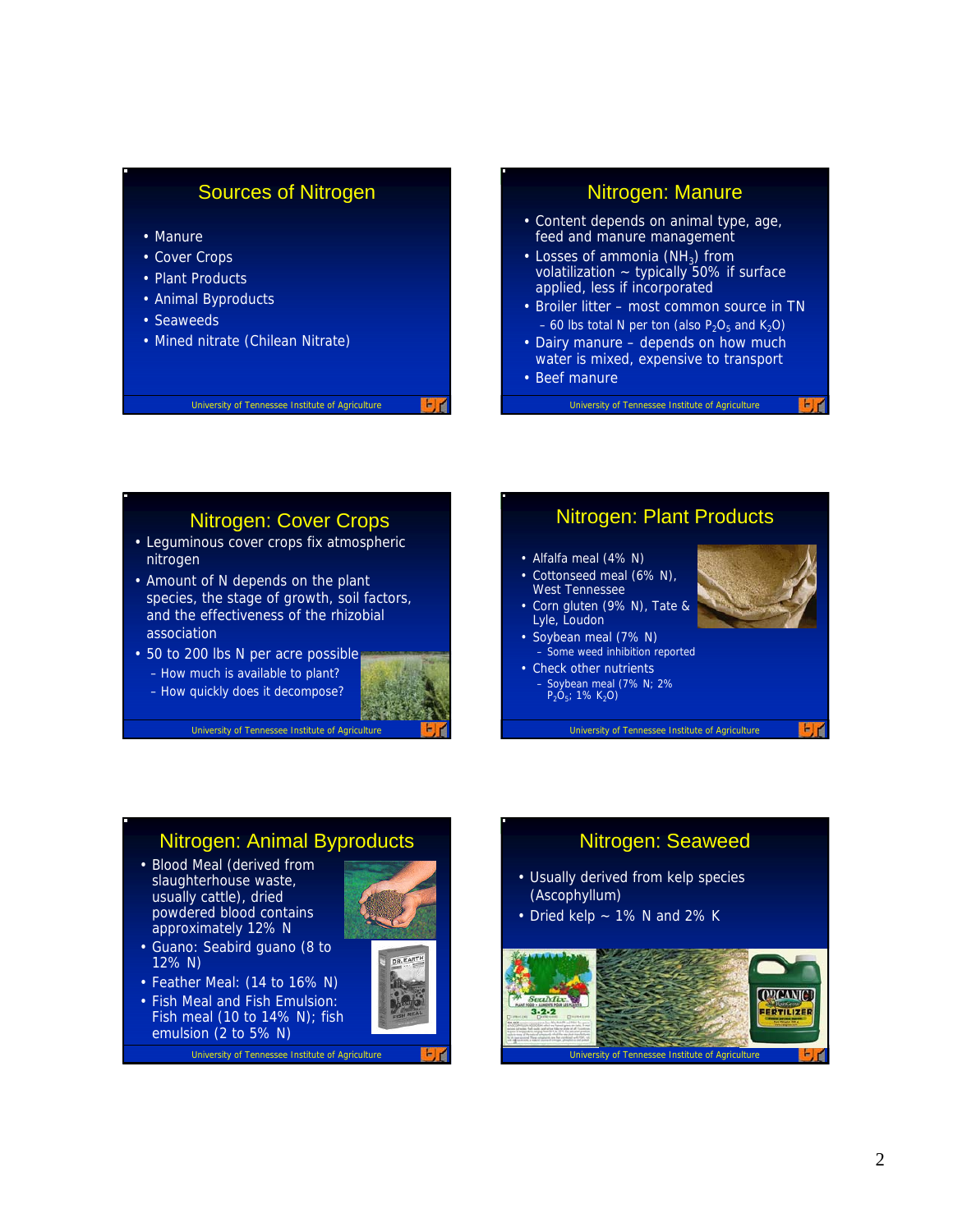## Nitrogen: Mined

- Chilean Nitrate –mined in Chile and Peru
- Sodium nitrate (NaNO<sub>3</sub>, 16% N)



• Note: In the U.S.A., the use of NaNO<sub>2</sub> is limited to no more than 20% of the crop N requirement.

University of Tennessee Institute of Agriculture

#### Sources of Phosphorus

- Manures and compost
- Rock phosphate
- Phosphatic clays
- Bone meal
- Guano

#### University of Tennessee Institute of Agriculture

#### Phosphorus: Manure

- Content depends on animal type, age, feed and manure management
- Broiler litter most common source in TN – 40-60 lbs total  $P_2O_5$  per ton (also N and K<sub>2</sub>O) – More concentrated with age
- Dairy manure depends on how much water is mixed
- Beef manure

University of Tennessee Institute of Agriculture

#### Phosphorus: Rock Phosphate

- Apatite (calcium phosphate mineral)
- Sedimentary or igneous widely varying mineralogy, texture, and chemical properties
- Total vs. citrate soluble P
- Florida, North Carolina, Idaho, Tennessee
- Influence of soil pH is dissolution

University of Tennessee Institute of Agriculture

#### Phosphorus: Phosphatic Clays • Calphos<sup>®</sup> – A soft, phosphatic clay originating in Florida – Contains a 17% total P<sub>2</sub>O<sub>5</sub>, with 3% available P<sub>2</sub>O<sub>5</sub> – Available in a finely ground, powder-like form or granular form • Tennessee Brown Rock Phosphate – 8.7% citrate sol.  $P_2O_5$ ; 2.4% K<sub>2</sub>O  $-$  Note: TN Dept. Ag.  $\sim$  3.5% – Calcium Silicate Corporation, Columbia, (Tel: 931-381-1859) EX University of Tennessee Institute of Agriculture

#### Phosphorus: Bone Meal • Prepared by grinding animal bones • Primary P mineral in bone material is "calcium-deficient hydroxyapatite" – more soluble than rock phosphate • Bones gleaned from Napoleonic battlefields in Europe in 19th **Century**

• Fish used by the Native Americans?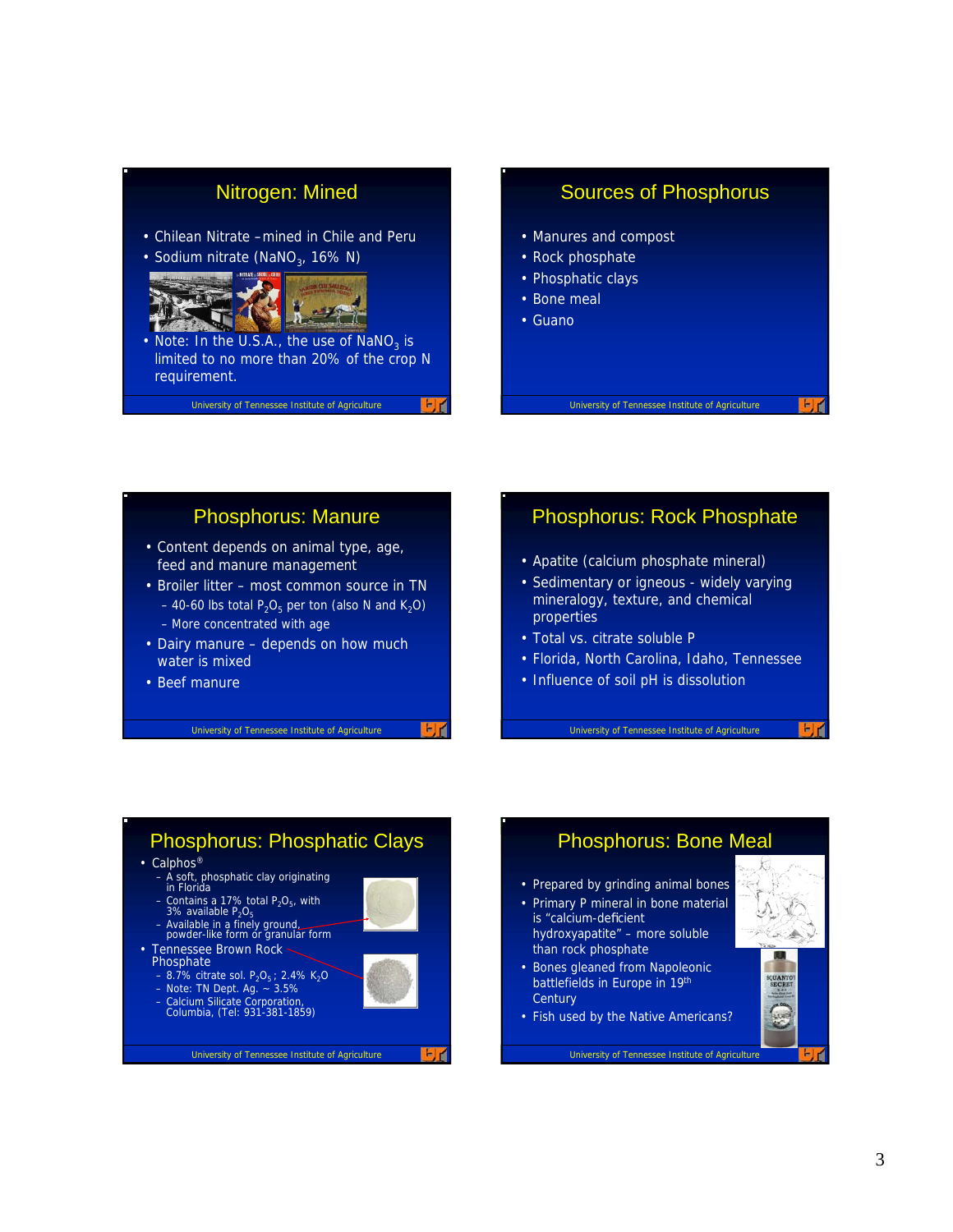### Phosphorus: Guano

• Mined from aged deposits of bird or bat excrement in low rainfall environments.



- Struvite (magnesium ammonium phosphate) can be a major P mineral **BATGVANG** found in guano, dissolving slowly in soil
- Limited supply and high cost of guano generally restricts its use to small-scale applications.

#### University of Tennessee Institute of Agriculture

#### Sources of Potassium

- Manures and compost
- Greensand
- Langbeinite (Potassium-magnesium sulfate)
- Potassium Sulfate
- Rock Powders
- Sylvinite (Potassium Chloride)
- Wood ash

University of Tennessee Institute of Agriculture

#### Potassium: Manure

- Content depends on animal type, age, feed and manure management
- Found as K<sup>+</sup> cation
- Broiler litter most common source in TN – 40 to 60 lbs K<sub>2</sub>O per ton (also N and  $P_2O_5$ ) – More concentrated with age
- Dairy manure depends on how much water is mixed
- Beef manure

University of Tennessee Institute of Agriculture

#### Potassium: Greensand

- Sandy rock or sediment containing a high percentage of the green mineral glauconite
- Up to 5% K
- Very slow K release rate (soluble K is generally <0.1% of the total K present) - too slow to provide any significant nutritional benefit to plants at realistic application rates?
- Deposits in AR and TX only active mine in NJ



University of Tennessee Institute of Agriculture

## Potassium: Langbeinite

- Potassium- magnesium sulfate (K2SO4•MgSO4)
- Contains 18% K, 11% Mg, and 22% S
- Allowed as a nutrient if used raw, crushed form without any further refinement or purification.
- 

EX

• The major source underground deposits in NM

University of Tennessee Institute of Agriculture

#### Potassium: Potassium sulfate

- Must be derived from natural sources
- Typically contains approximately 40% K and 17% S
- Most  $K_2SO_4$  in USA from the Great Salt Lake in Utah
- May not undergo further processing or purification after mining or evaporation, other than crushing and sieving
- Product is not allowed in some European countries without special permission from the certifying agency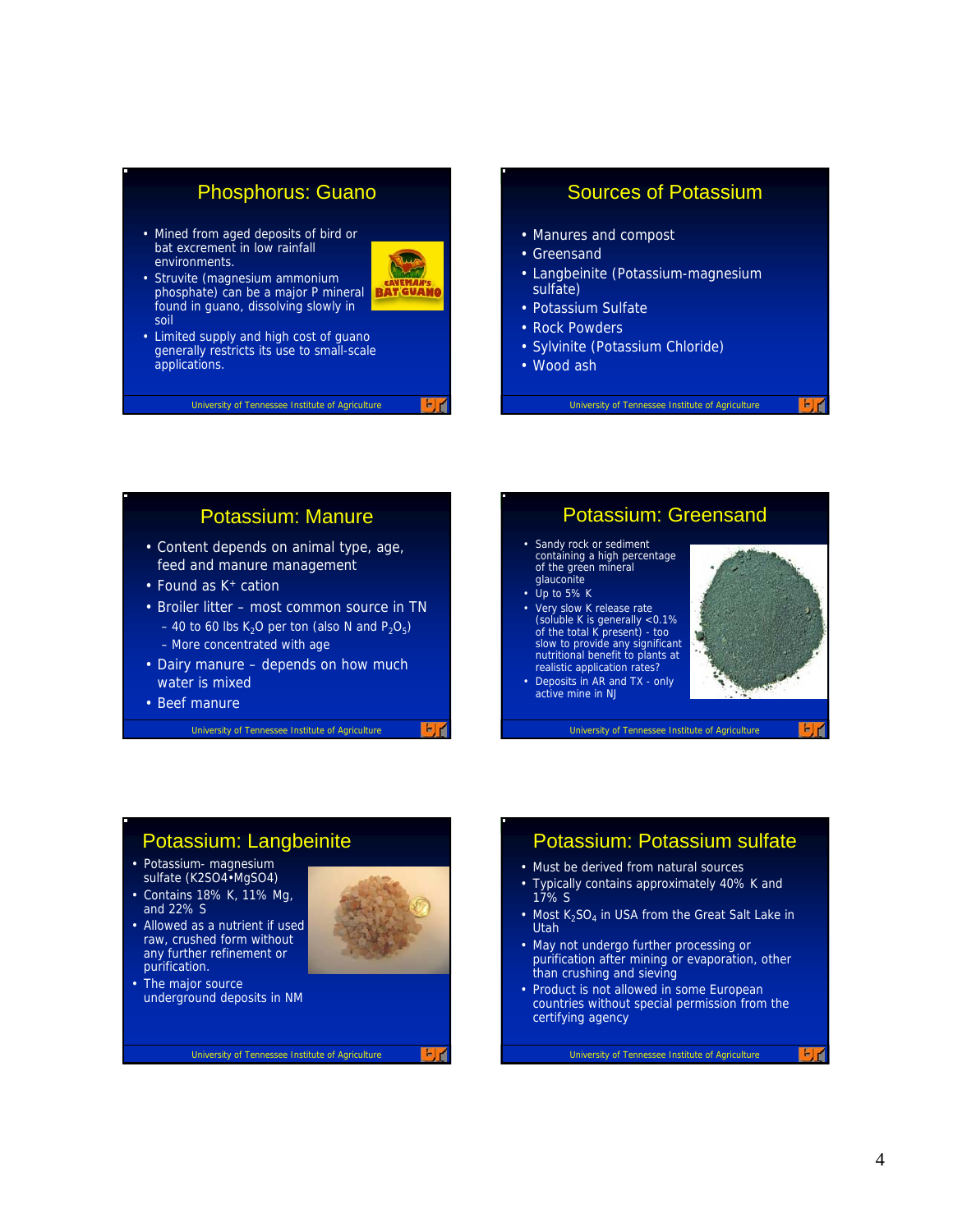## Potassium: Rock Powders

- Mined rocks, including ballast, biotite, mica, feldspars, granite and greensand allowed without restriction
- Lot of variability in the K release rate from different mineral sources
- Some unsuitable as K sources due to their limited solubility and their heavy and bulky nature

#### University of Tennessee Institute of Agriculture

#### Potassium: Seaweed

- Sea water  $\sim$  0.4 g K/L
- Seaweed ~ up to several % K
- Harvested seaweed biomass can be used directly as a K source (readily soluble, typically  $<$  2% K), or the soluble K may be extracted

#### University of Tennessee Institute of Agriculture

#### Potassium: **Sylvinite**

- Potassium Chloride **(**KCl) is restricted unless it is from a mined source (such as sylvinite) and undergoes no further processing
- Unprocessed sylvinite ~ 17% K
- Must be applied in a manner that minimizes Cl accumulation in the soil
- Should only be used after consultation with the certifying Agency
- The Canadian GSB has included KCl on the "Permitted Substances List" for organic food production systems.

University of Tennessee Institute of Agriculture

#### Potassium: Wood Ash

- Ash (from hardwood trees) is one of the earliest sources of K for building soil fertility
- An alkaline material, pH 9 to 13, effective lime equivalence 8 and 90% of commercial limestone
- Typical wood ash  $\sim$  0% N, 1% P, and 4% K
- Use of ash from manures, biosolids, coal, and some substances is prohibited for organic production
- Check with the certifying organization before applying!

University of Tennessee Institute of Agriculture

 $F$ 

#### Economics of Soil Amendment **Selection**

| • Commercial fertilizer |  |
|-------------------------|--|
|-------------------------|--|

- $-N $1.00$  per lb
- $-P_2O_5$  ~ \$0.80 per lb
- $-K_2O $0.80$  per lb
- How much do organic nutrients cost? – Bulk or bagged??

国道

2009 Prices\*\* • Blood meal (12-0-0) \$6.25 per lb N • Feather meal (13-0-0) \$4.92 per lb N • Chilean nitrate (13-0-0) \$4.91 per lb N • Bone meal (1-13-0)  $$4.91$  per lb  $P_2O_5$ <br>• ID Rock P (0-3-0)  $$9.83$  per lb  $P_2O_5$  $\cdot$  ID Rock P (0-3-0) • Greensand (0-0-7.5)  $$3.33$  per lb K<sub>2</sub>O \*\* From Seven Springs Farm, VA http://www.7springsfarm.com/catalog.html